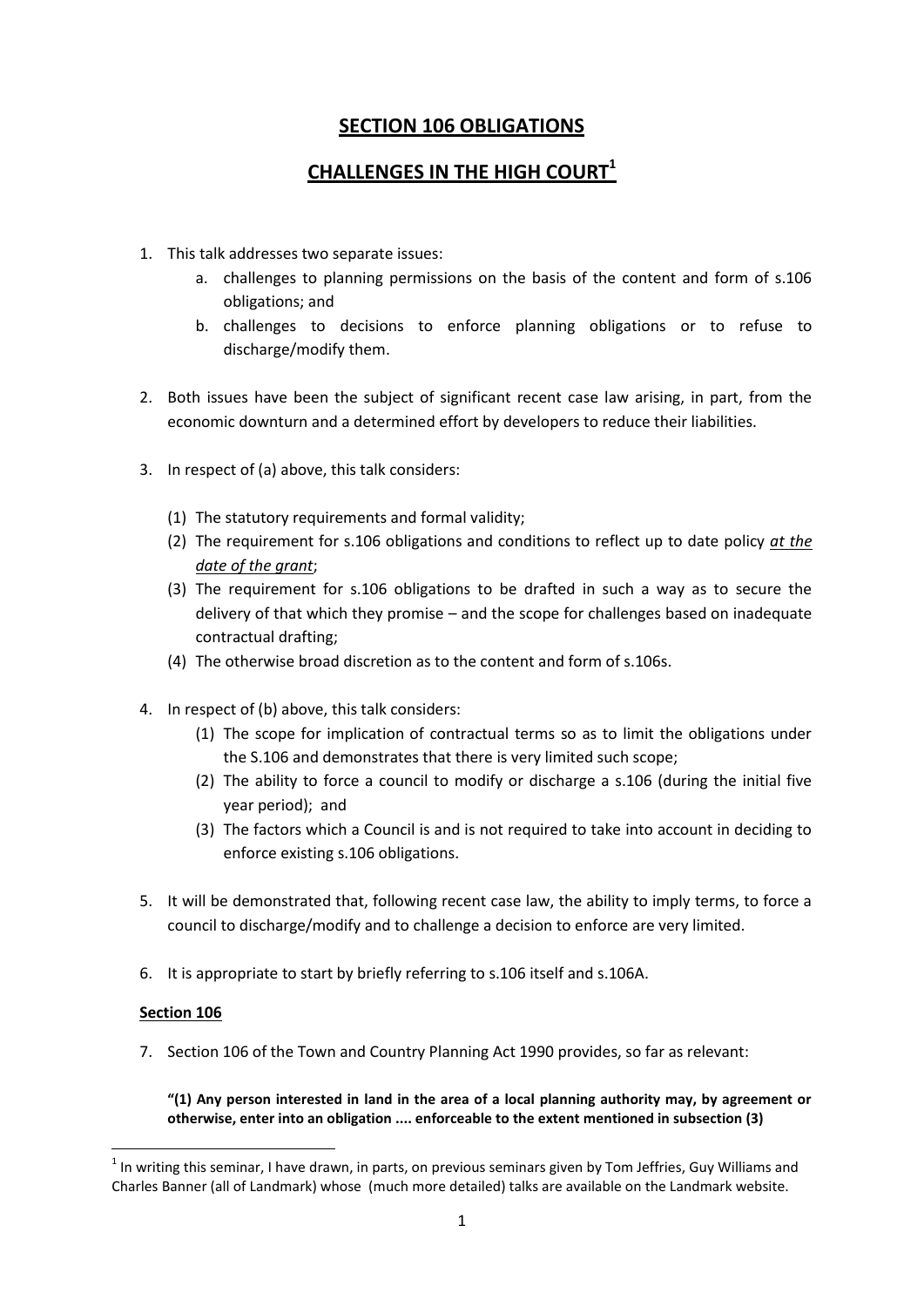- **(a) restricting the development or use of land in any specified way:**
- **(b) requiring specified operations to or activities to be carried out in, on, under or over the land;**
- **(c) requiring the land to be used in any specified way; or**
- **(d) requiring a sum or sums to be paid to the authority,... on a specified date or dates or periodically.**
- **(2) A planning obligation may:**
	- **(a) be unconditional or subject to conditions;**

**(b) impose any restriction of requirement... indefinitely or for such period ... as may be specified;**

**(c) if it requires a sum or sums to be paid, require the payment of a specified amount or any amount determined in accordance with the instrument by which the obligation is entered into....**

- 8. Each provision of a s.106 obligation must fall within s.106(1)(a) (d). If it is not, then it is not within s.106. Note s.106(2)(c) - which allows a sum to be set at the outset; or for it to be determined in accordance with the terms of the agreement. This distinction can be important in terms of the enforcement options available – see below.
- 9. S.106(3) provides that the obligation is enforceable by the LPA named in it. S.106(5) provides that it is enforceable by injunction. S.106(6) gives the LPA the power to enter the land in default to carry out the required operations and to recover the expenses "reasonably incurred".
- 10. S106A provides mechanisms for the modification or discharge of obligations entered into under s.106 (on applications made more than 5 years after the s.106 is entered into) namely: (1) by agreement with the LPA; or (2) through an appeal under s.106B. If the obligation no longer "serves a useful purpose" then it shall be discharged. Case law demonstrates that the LPA may agree to discharge/modify before the 5 years has expired although there is no right of appeal within those 5 years.
- 11. S.106 agreements may be made by agreement "or otherwise" (unilateral obligations) but, however they are made, they are enforceable by the LPA and are only capable of being modified as set out above.

# **A: Challenging Planning Permissions – unlawful section 106 obligations or unlawful consideration of s.106 obligations**

12. *Historically*, to the extent that they were "reasonably related" to the development (*Tesco v. SSE [1995] 1 WLR 759 at 779*) and, *now*, to the extent that they are necessary to make the development acceptable in planning terms (reg 122 of the Community Infrastructure Levy Regulations 2010), s106 obligations may be a relevant consideration in determining whether to grant permission. They are part of the package including the Permission. As we shall see if they are unlawful, the permission may be quashed.

#### *The Statutory Requirements*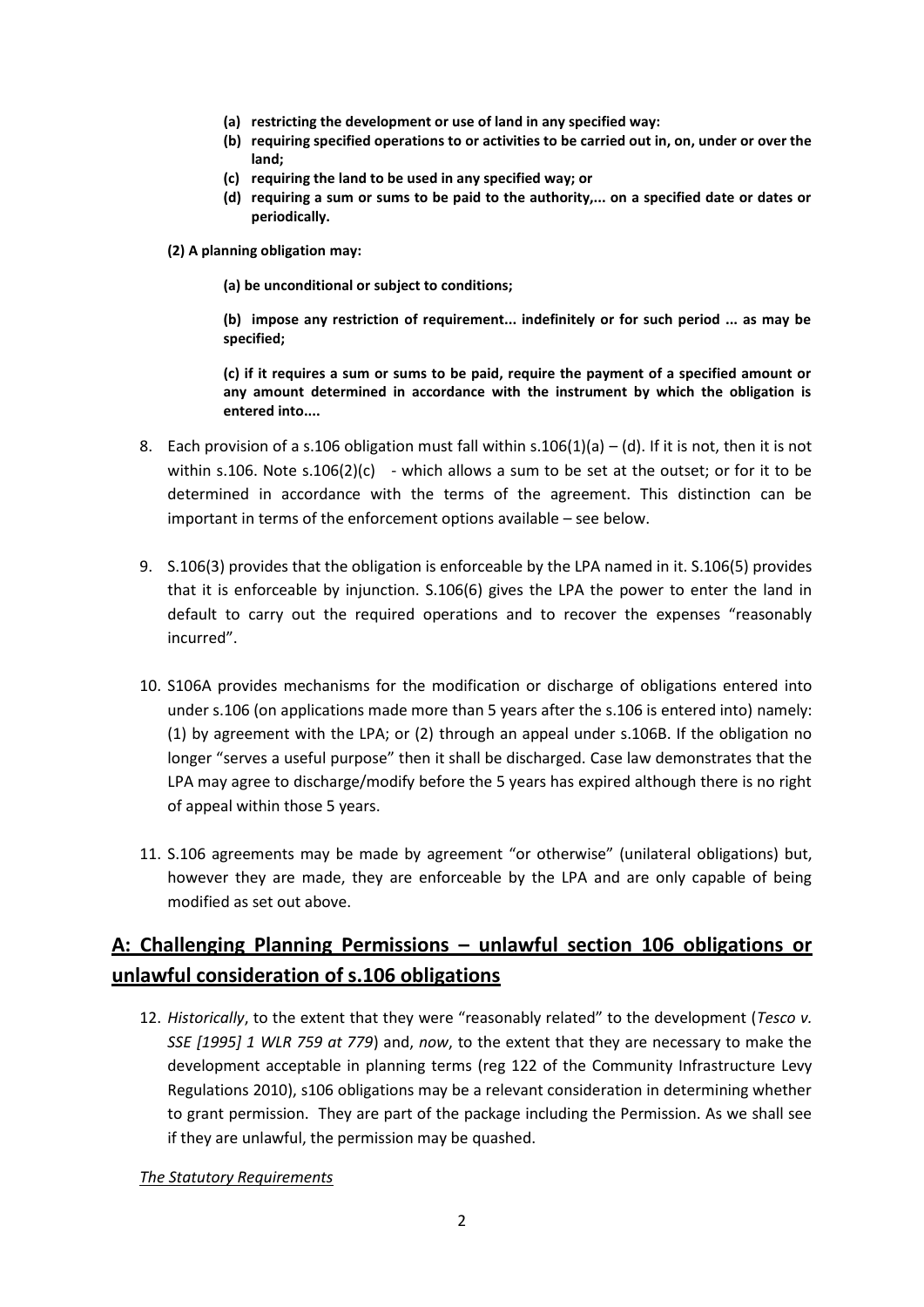- 13. Reg 122 now imposes the following legal requirements before a s.106 obligation can "constitute a reason for granting planning permission"<sup>2</sup>. The obligation must be:
	- (1) necessary to make the development acceptable in planning terms the necessity test<sup>3</sup>;
	- (2) directly related to the development; and
	- (3) fairly and reasonably related in scale and kind to the development.
- 14. LPAs are required to give reasons for granting permission (and the report to committee or delegated report will set out in more detail what motivated the grant). If an LPA wishes to rely on a s.106 obligation as a reason for granting permission, the LPA must apply the above tests. If they adopt the former less stringent approach (in e.g. Tesco) and do not apply the necessity test, then they will have misdirected themselves in law and the consequent permission would be vulnerable to challenge.
- 15. Lesson: Councils must ensure they approach s.106 obligations and decision making fully aware of reg 122; and developers should ensure that s.106 obligations are only relied on by LPAs to the extent they are necessary. It may thus be necessary to distinguish between those parts of an obligation which meet the "necessity test" and those which do not.
- 16. However, it is not clear to what extent a failure to apply the necessity test will result in the permission being quashed on a claim by a third party because if the s.106 is not necessary in the reg 122(a) sense, then the Permission could/should have been granted without it. Consequently, the s.106 may be capable of being "severed" from the permission and the permission would survive.

#### *Making sure the s.106 obligation reflects the position at the date of the permission*

- 17. It is often many months or even years from:
	- a. the resolution to grant to the actual completion of the s.106 and the grant of permission; or
	- b. the inquiry before an inspector and the ultimate grant of permission by the SoS.
- 18. It is essential that the s.106 (and conditions) reflects planning policy and the factual circumstances *at the time of the grant* and not at the time of the resolution or the inquiry.
- 19. Thus its terms must take into account material changes in circumstances in the intervening period.
- 20. A recent example of the problems which can arise from long delay between the decision in principle to grant and the final grant is *Hertfordshire County Council and North Herts DC v. Secretary of State for Communities and Local Government* [2011] EWHC 1572 (Admin)("the HCC case"). There the gap was 5 years.

 $2$  This provision does not prevent developers offering and councils accepting s.106 obligations which are not necessary – what it prevents is any weight being given to such obligations in deciding to grant permission.

 $3$  The necessity test in reg 122 gives statutory force to long standing SoS policy.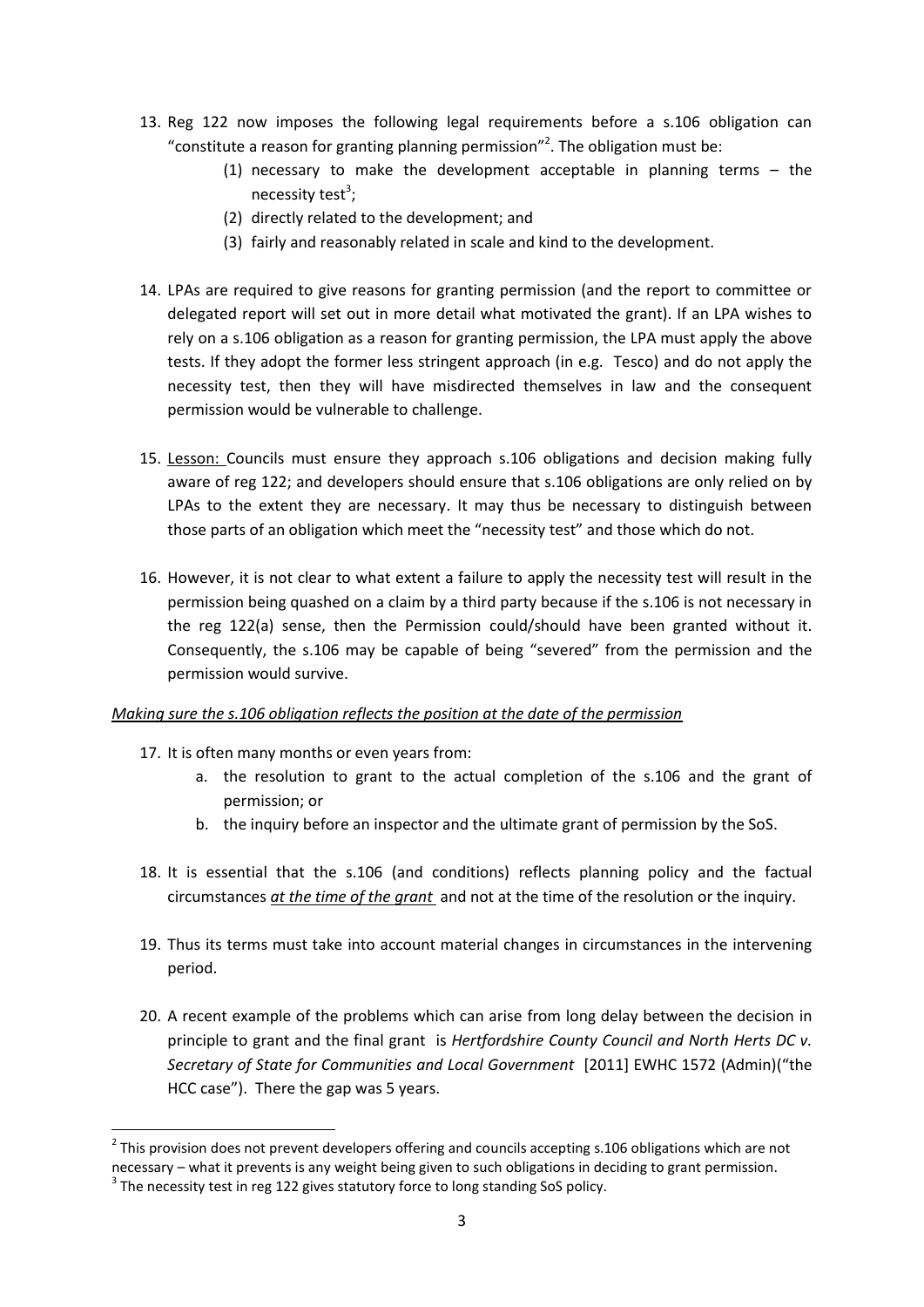- 21. The SoS had held an inquiry into a major urban extension west of Stevenage in 2004/5. A hugely complex s.106 unilateral obligation had been submitted at the end of the inquiry and had gone through numerous changes over the following years in response to criticisms of its content and enforceability.
- 22. During that period, changes to planning policy both in the East of England Plan ("the RS") and in local development plan documents had occurred which:
	- (1) introduced a wholly new requirement for on-site renewable energy generation policy ENG1; and
	- (2) substantially increased the affordable housing requirements from major sites.
- 23. The S.106 unilateral (and conditions) did not reflect the up to date policy position.
- 24. The Councils challenged the permission (partly) on that basis no reasons had been given by the SoS for not requiring compliance with ENG1 and inadequate reasons given one for not increasing the AH requirement to current policy compliant levels.
- 25. The claim relating to ENG1 succeeded. Having carefully reviewed the facts, the Court concluded that the SoS had simply failed to recognise the change in policy. ENG1 was a new policy which the SoS had to either give effect to through the s.106 and conditions or which he had to give reasons for not applying on the facts. The permission for 3600 homes was quashed on that basis<sup>4</sup> (even though no party had mentioned ENG1 in any of the discussions about the s.106 and conditions and even though it was, on any view, a relatively minor issue in the overall scheme of the s.106 and conditions).
- 26. Lessons:

 $\overline{a}$ 

(1) delays between resolution and grant (and failure to address properly material changes of circumstance in that period) remain a fertile area for challenges:

(2) in the context of s.106 obligations (and conditions) it is necessary to review them against up to date planning policy and up to date circumstances *immediately prior to the grant*;

(3) it is not sufficient simply to address MCCs raised by the objectors or the Council. The s38(6) duty applies whether or not new policies are expressly brought to the attention of the decision maker;

(4) substantial changes in policy or the factual matrix should be expressly provided for in reformulated obligations and/or clear and compelling reasons for not doing so set out<sup>5</sup>; and

 $<sup>4</sup>$  In respect of affordable housing, the change in policy had not been ignored and the reasons were (just)</sup> adequate to explain why the change in policy had not required changes to the AH provision.

 $<sup>5</sup>$  Note that in the HCC case the fact that the formulation of the s.106 had been massively complex and time</sup> consuming did not mean that the Court could overlook the clear flaw in the overall package against current development plan policies.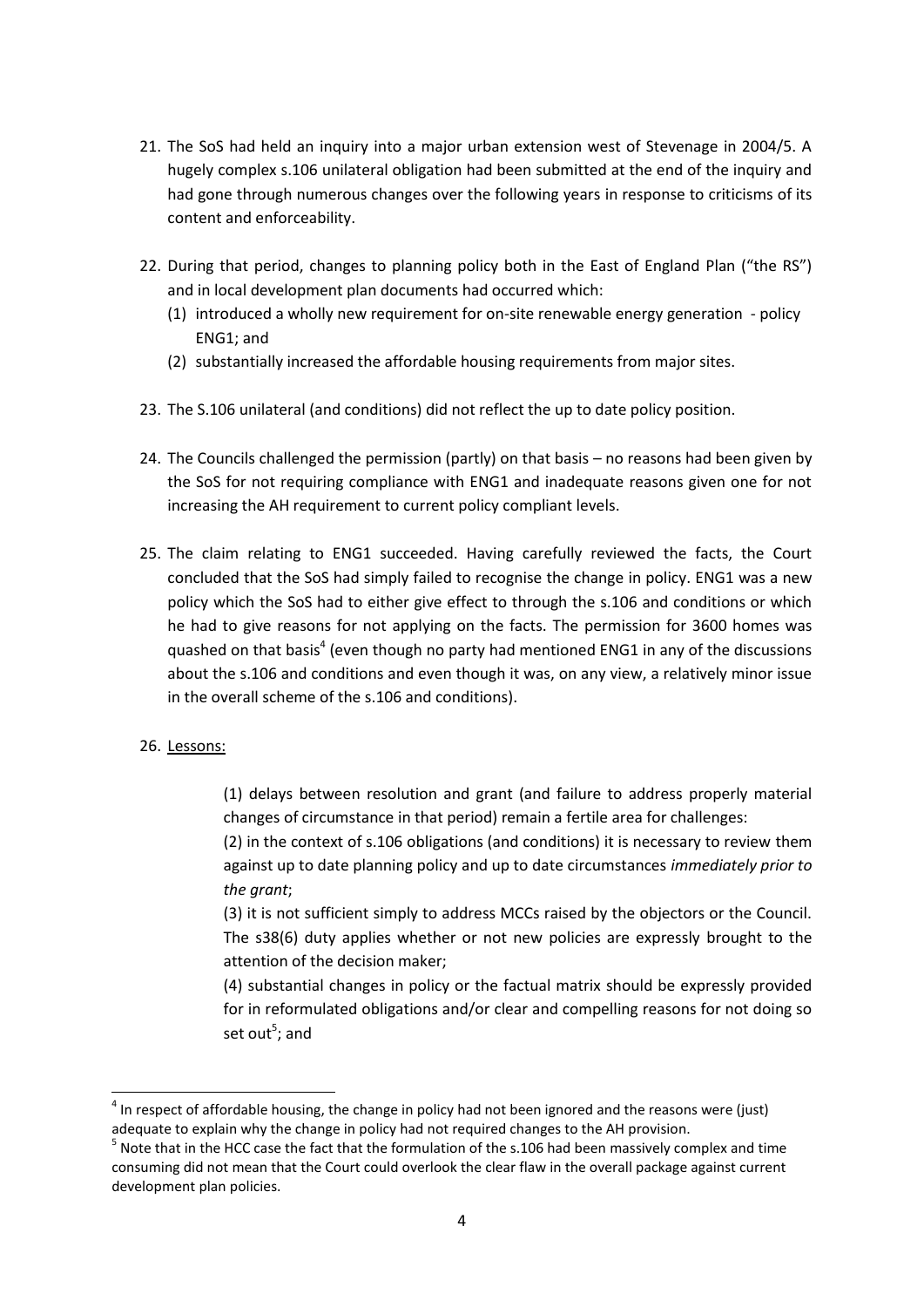(5) for those wishing to challenge a permission, testing the s.106 against current policies and circumstances lead to identification of strong grounds for challenge.

## *S.106 - Fit for purpose*

- 27. Headline: A section 106 must, in fact, achieve that which the LPA/SoS thought it would achieve in deciding to grant permission on the basis of it. If the drafting does not achieve the purpose for which the obligation was required, then that may constitute a legal flaw in any decision to grant permission based on it.
- 28. The *HCC case* provides an example of this. In that case, the SoS had decided that it was necessary, in order to make the development of 3600 homes acceptable, that schools be provided on site, such schools being delivered in phases as dwellings were completed. As part of the schools strategy, temporary schools were to be provided in the early years. The developers put forward complex unilateral obligations which purported to secure the delivery of the temporary schools ("the Temporary Schools Accommodation Strategy" or "TSAS"). The TSAS went through various permutations over the five years when the S.106 obligations were being worked up following a minded to grant letter. Each time changes were required to make sure the obligations were enforceable and that they delivered.
- 29. The SoS finally granted permission on the basis that the social and community infrastructure including temporary schools would be delivered and that, despite HCC's objections and concerns, the TSAS was fit for purpose.
- 30. Applying a standard approach to contractual construction (understanding the words used in their factual context – now with the added "commercial commonsense" approach from the very recent Supreme Court decision in *Rainy Sky SA v. Kookmin Bank* The Times 18<sup>th</sup> November 2011), the High Court held that the TSAS did not secure that which the SoS had assumed it would and which had motivated him to grant permission.
- 31. In short, the TSAS was so complex that *HCC* was able to point to plausible factual scenarios in which the TSAS would not bite and the obligation to provide temporary schools would fall away. If the SoS had taken into account those flaws in the drafting he would have had to have considered whether the S.106 was nonetheless fit for purpose. He had not done so. The permission was quashed on that basis.
- 32. Lesson: a robust testing of (especially unilateral) obligations to ensure that they deliver that which they promise is essential. Complex drafting (more normally associated with unilateral obligations) is a recipe for gaps being subsequently identified which undermine the fit for purpose credentials of the S.106 and the Courts, applying standard contractual principles to construction, will not be adverse to considering the detail of such gaps if the SoS has failed to do so.

## S.106 – Unilateral versus Agreement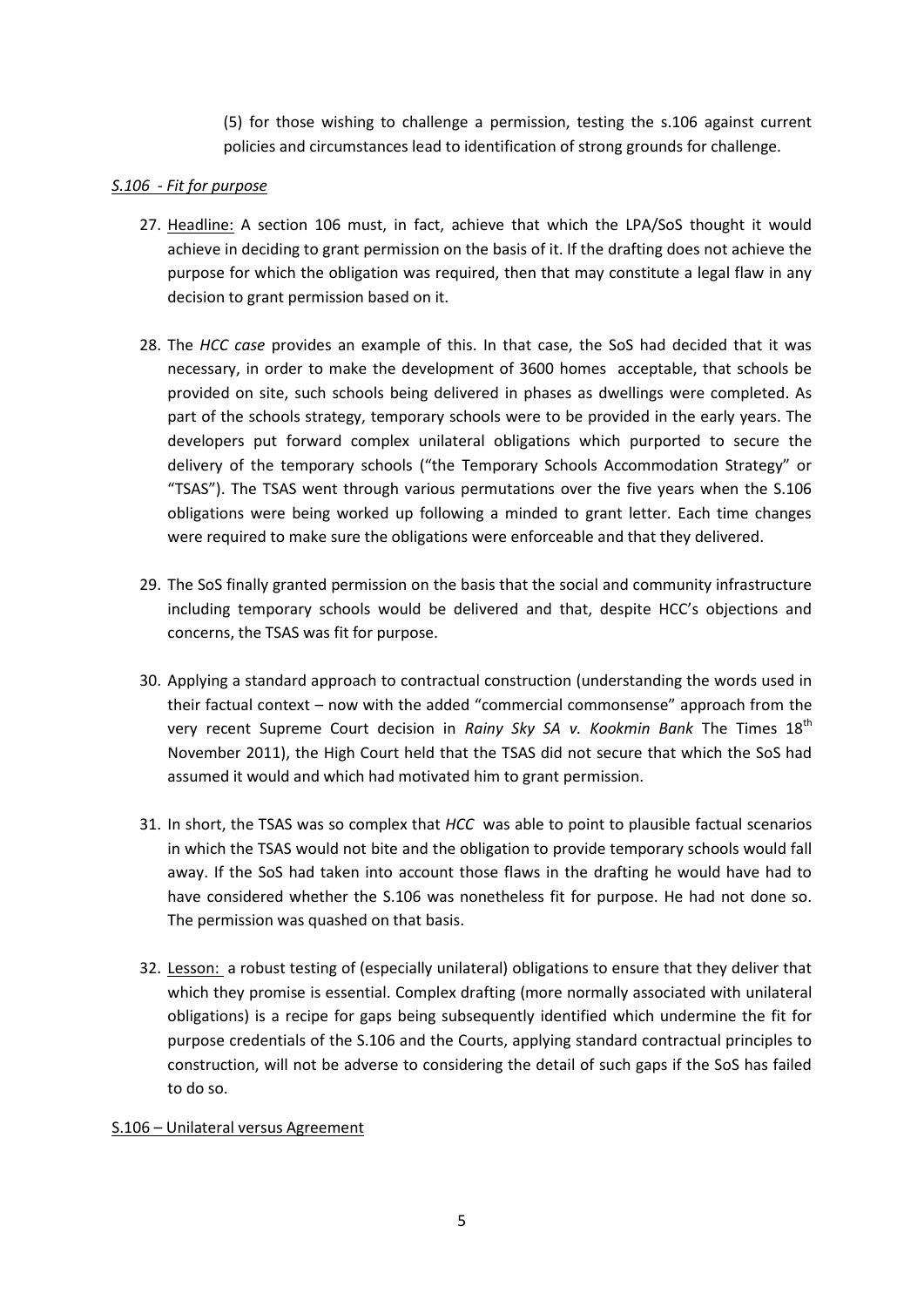- 33. If possible, agreements are strongly to be preferred. They tend to be far less complex and less likely to be the subject of challenge than unilateral obligations. The error in respect of TSAS in HCC arose because of the complexity of the drafting which was in turn driven by the lack of an agreement.
- 34. Further, unilateral obligations cannot impose obligations on the LPA actually to provide the schools or other social infrastructure. This is where additional difficulties potentially arise. The way round this difficulty is for developers to deliver the social infrastructure themselves and then to offer it to the LPA or to offer (through the s.106) a fixed sum to deliver X, Y or Z (which the LPA is free to accept or reject on a take it or leave it basis. Historically, the SoS has been prepared to accept such unilateral arrangements on the basis that, as a matter of planning judgment, they are likely to deliver appropriate social infrastructure.
- 35. The *HCC* case demonstrates how reluctant the Courts are to dictate any particular form of s.106 obligation.
- 36. In that case, HCC and NHDC said they were willing to negotiate an agreement on the basis of parameters set out in the SoS's minded to grant letter. The developer contended that negotiations had failed. The public authorities claimed that this was because of basic flaws in the demands and approach of the developer. The SoS concluded that in such circumstances he was reluctantly willing to accept a unilateral obligation – agreement could not be reached. He was not prepared to apportion blame.
- 37. The unilateral obligation as drafted had the effect that the developer gave itself the option as to whether: (1) to deliver the infrastructure itself; or (2) to give HCC/NHDC specific predetermined sums to allow them to deliver the infrastructure. Because of the detailed dispute resolution procedures and the lack of specifications in the s.106 itself, the result was that risk was transferred to HCC/NHDC. If the developer thought that the infrastructure would cost more than the pre-determined sums then the developer could unilaterally, in effect, force HCC to provide that infrastructure with it (HCC/NHDC) meeting any shortfall.
- 38. Further, HCC was, in effect, forced to accept the specification, location and design of e.g. schools offered to it by the developer or to submit to a third party dispute resolution procedure. It was given a "take it or leave it" choice (at the behest of the developer) which HCC claimed was inconsistent with its statutory duties and with the basic structure and purpose of s.106. It would never normally allow third parties to dictate to it what its schools would be like.
- 39. HCC thus challenged on the basis that where it was intended that social and community infrastructure be transferred to the public authority then it was necessarily the case that the delivery of that infrastructure had to be via a s.106 *agreement* not a unilateral. Further it was not legally possible for the developer to retain an option which passed risk to the LPA.
- 40. The Court did not agree. There were no words in s.106 itself suggesting such limitation and no reason to imply such a limitation on the availability of the unilateral route. On the Court's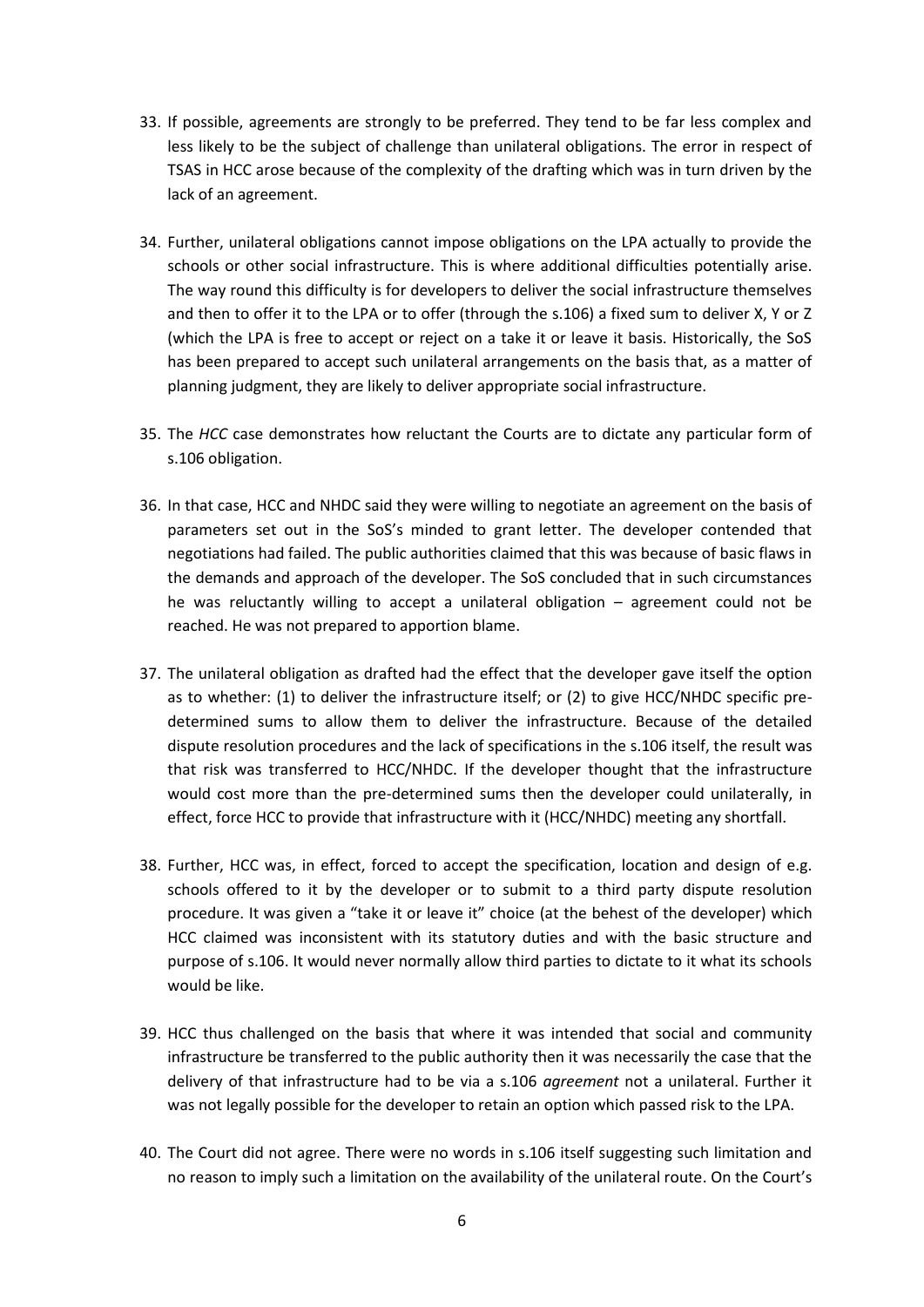approach, the SoS was entitled to concluded that the package (albeit with the potential for a "take it or leave it" ultimatum from the developer and the transfer of risk) was fit for purpose<sup>6</sup> as a matter of planning judgment. Such a conclusion would only be capable of being challenged on *Wednesbury* grounds.

41. Lesson: whether to accept a unilateral obligation is likely to be a matter of planning judgment and there is no "in principle" extra limitation on the range of matters which can be provided through a unilateral obligation compared to an agreement<sup>7</sup>.

## **B: Enforcing S.106 Agreements – public law considerations**

- 42. S.106A provides a mechanism for varying s.106 obligations (by agreement or through an appeal to the SoS) if the obligation no longer serves a useful purpose. The statutory right of appeal against the refusal of the LPA to discharge or modify only applies from 5 years after the date of the s.106. This talk does not concentrate on the issues which arise on such s.106A modification appeals but rather on: (1) the position of developers who claim material changes in circumstances requiring modification or discharge before the 5 years has expired; and/or (2) decisions of Councils to enforce unmodified s.106 obligations when circumstances may have changed.
- 43. It is necessary to consider first the legal nature of s.106 obligations.

## *The Legal Nature of s.106 Obligations*

- 44. Fundamentally, once lawfully entered into, a section 106 agreement is a contract between the parties which falls to be construed according to ordinary principles of contractual construction: Stroude v. Beazer Homes [2006] 2 EGLR 115 at [38]<sup>8</sup>; R (Millgate Developments *Limited) v. Wokingham BC* [2011] EWCA Civ 1062 at [17], [22e], [22i] and [30].
- 45. This fundamental point naturally and inevitably substantially curtails the role of public law in enforcement and in discretionary (pre-5 years) decision as to whether to discharge or modify as demonstrated by recent case law.
- 46. If a s.106 obligation is lawful at the outset, it will be very difficult to pursue public law remedies to prevent its enforcement or to *force* its discharge.

## *Enforcement Options available to the LPA*

**<sup>.</sup>**  $<sup>6</sup>$  It is to be noted that HCC would have taken this point higher if the Permission had not been quashed on</sup> other grounds and it remains to be seen whether the decision will be applied in the future in similar situations.  $^7$  Although of course a unilateral cannot impose a positive obligation on a public authority to do a particular act or to accept a particular piece of infrastructure. The unilateral can though give the LPA the take it or leave it option if as a matter of planning judgement on the facts that it is acceptable.

 $^8$  The fact that the section 106 agreement is made in the context of the statutory provisions is, no doubt, part of the factual matrix against which it has to be construed, and so it should be construed so as far as possible in a way which allows the statutory provisions to operate but there are no special canons of construction for s.106 agreements. Further, by statute. Unilateral obligations are enforceable by LPAs as if they were a party to them.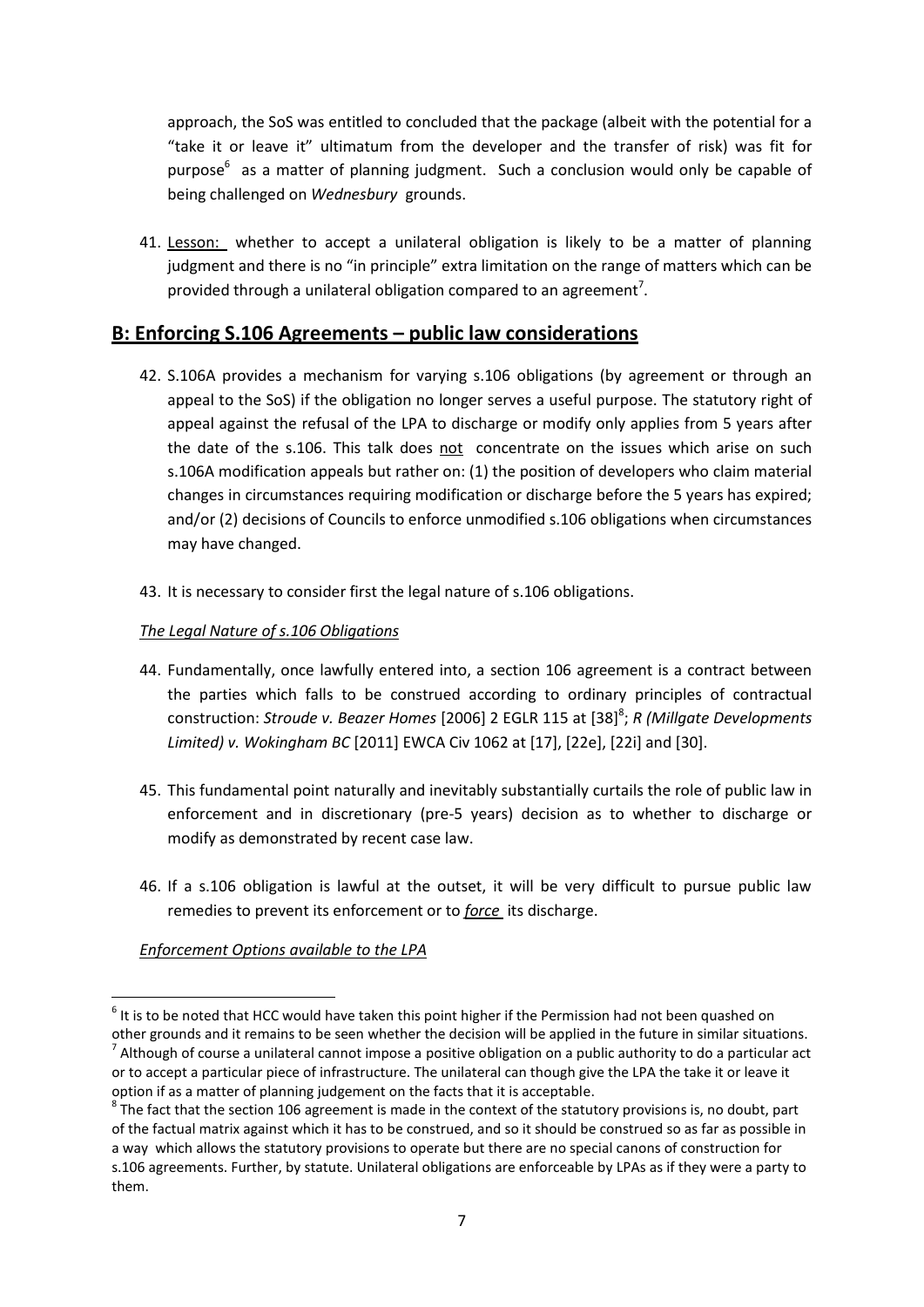- 47. By virtue of s.106(3) (6), it is enforceable by the LPA.
- 48. By virtue of s.106(6) the LPA is empowered in the case of breach of a s.106 obligation to enter the land and to carry out the requisite works itself and then to recover the expenses "reasonably incurred". Given the obvious scope for dispute and uncertainty as to whether expenses were reasonably incurred, LPAs are justifiably reluctant to use this self-help remedy: *London Borough of Waltham Forest v. Oakmesh Limited* [2009] EWHC 1688 Ch.
- 49. Alternatively, if the obligation is to pay a defined sum of money, a debt claim can be brought.
- 50. Where there is a breach of a restrictive covenant or a *Grampian* style obligation the normal remedy would be an injunction (*Avon County Council v. Millard* [1986] JPL 21).
- 51. Where there is a breach of a positive obligation, however, an LPA may have significant difficulties proving the requisite damage to it<sup>9</sup>. This is why it is appropriate always for there to be positive and negative obligations in respect of the same item: namely the developer will provide X (the positive obligation); the developer will not complete more than Y houses, until X is complete (the negative or *Grampian* style obligation). That allows the LPA to obtain an injunction for breach of the negative obligation $^{10}$ .
- 52. The position with which we are concerned is where a s.106 obligation requires X to be delivered; or £Y to be paid and that requirement has not been complied with. The LPA decides to enforce against the failure. Are there any contractual or public law defences to such enforcement or grounds for judicial review of the decision to enforce? This has been the subject of significant litigation in the recent past.

#### *S.106 Legal Formalities complied with*

 $\overline{a}$ 

- 53. The validity of a planning obligation requires only that the formalities are met, that it is for a planning purpose (including now meeting reg 122) and is not *Wednesbury* unreasonable: *Good v. Epping Forest DC* [1994] 1 WLR 376. Any challenge to it should be at the outset. A developer can hardly carry out development pursuant to the permission and then challenge the S.106 on the basis that the agreement it has entered into and which was necessary for the grant of permission was unlawful.
- 54. However, the first possible defence to enforcement of a s.106 is that on its face it is not in fact a s.106.
- 55. An obligation will only be within s.106 if it complies with all the formalities provided for in that section (entered into by person interested in the land, by deed, stating it is a s.106

 $9$  The normal position under building contracts is that the damages are the costs of the claimant completing the works where the claimant intends to do the works ( *Alfred McAlpine Construction v. Panatown Ltd* [2001] 1 AC 518) but statute already provides a remedy for council's who wish to do the work (s.106(6)) and to entitle them to damages for breach of a positive obligation would appear to cut across that statutory formulation.

 $10$  For full consideration of causes of action see Thomas Jeffries paper "Enforcement and Defences" Sept 2011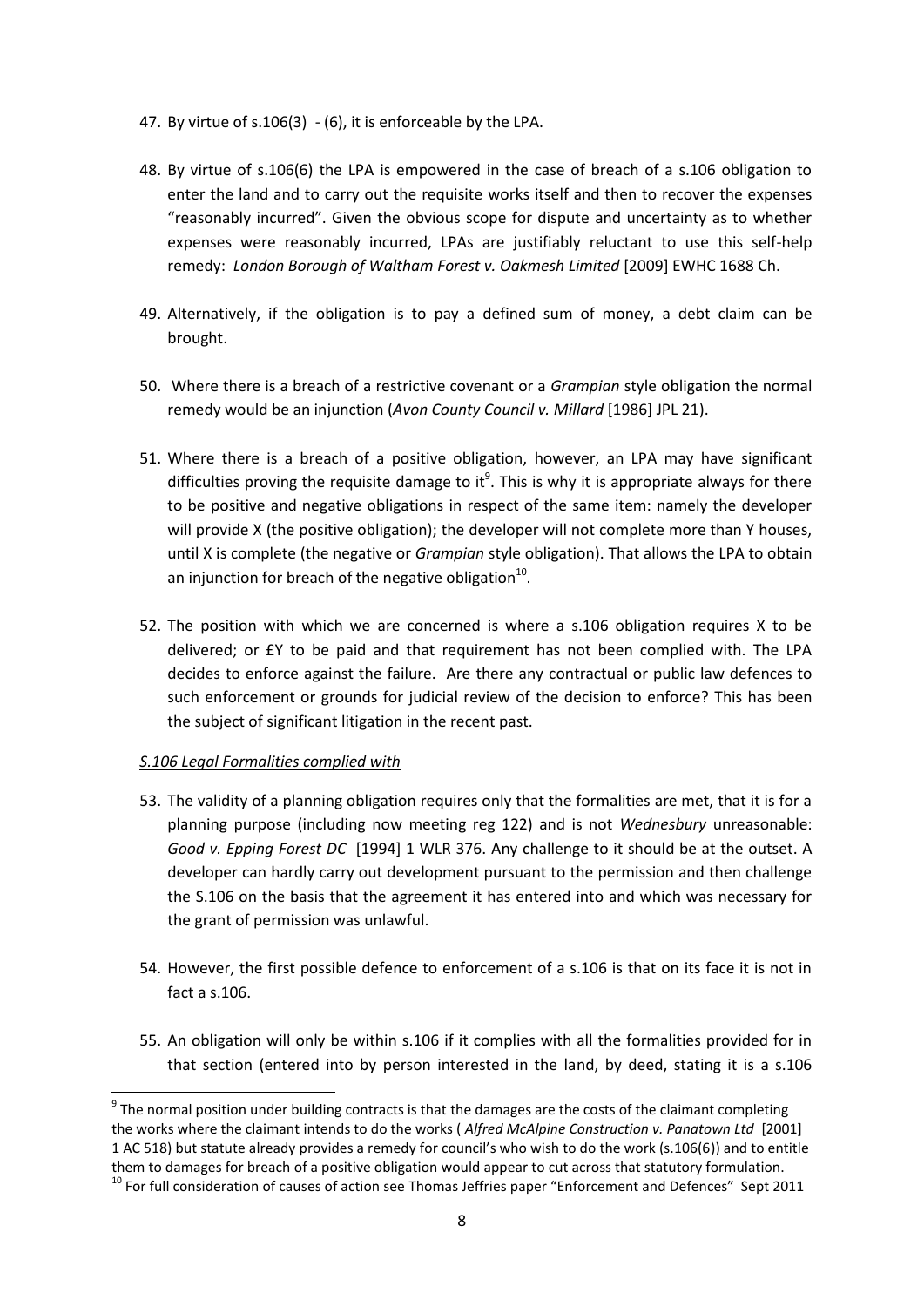obligation, identifying the relevant land, the person interested and the LPA by whom it is enforceable). If these requirements are not met the obligation will not fall under s.106 and the remedies provided for in s.106 will not be available to the enforcing Council.

#### *Changing Circumstances – relevance to enforcement*

- 56. Many of the cases concern situations where things have moved on since the grant of permission and the developer considers that if a new application were to be pursued a less onerous s.106 obligation would be required (e.g. changing viability reduces need for AH).
- 57. Such is the case currently for many major developments where viability considerations have changed substantially since permission was granted. The Government has emphasised the need for flexibility in such circumstances – encouraging LPAs to renegotiate S106s to reflect current economic circumstances so as to assist in delivery. Modification and discharge applications under s.106A can be pursued to reflect the changed circumstances.
- 58. However as demonstrated below: (1) it is clear that there is no legal obligation for the LPA to modify or discharge s.106 obligations previously agreed if they continue to serve a useful purpose $^{11}$ ; and (2) unless and until modified or discharged the original s.106 obligation constitutes an enforceable contract.
- 59. Further there is no right to apply for a discharge or modification of an extant planning obligation for five years from the date of the obligation and a developer may find itself in a position where things have moved on (circumstances and economics have changed) but five years has not elapsed and the LPA is unwilling to re-negotiate - what then?

## *Implying Terms*

- 60. Absent any provision within the s.106 itself to require/allow changes to the obligations if circumstances change<sup>12</sup>, developers have sought to imply terms into the s.106 obligations to create some additional limitation on their exposure as circumstances change.
- 61. There are two main situations.
- 62. The first is where the obligation is to pay a given sum of money for  $X$  (e.g. highway improvements, education, public open space). Is the obligation to pay £Y, subject to an implied term that it only arises if the Council's expenditure on X is "reasonably" and "properly incurred"?
- 63. The second is where the obligation requires the Council to do X and the developer will pay it the costs incurred in doing so (e.g. manage a contract, deliver a highway scheme itself).

 $11$  For a full discussion of this issue se Charles Banner's talk on "The Modification and Discharge of Planning Obligations Oct 2011

 $12$  which are in any event highly unusual and almost impossible to draft in all but the most straightforward of cases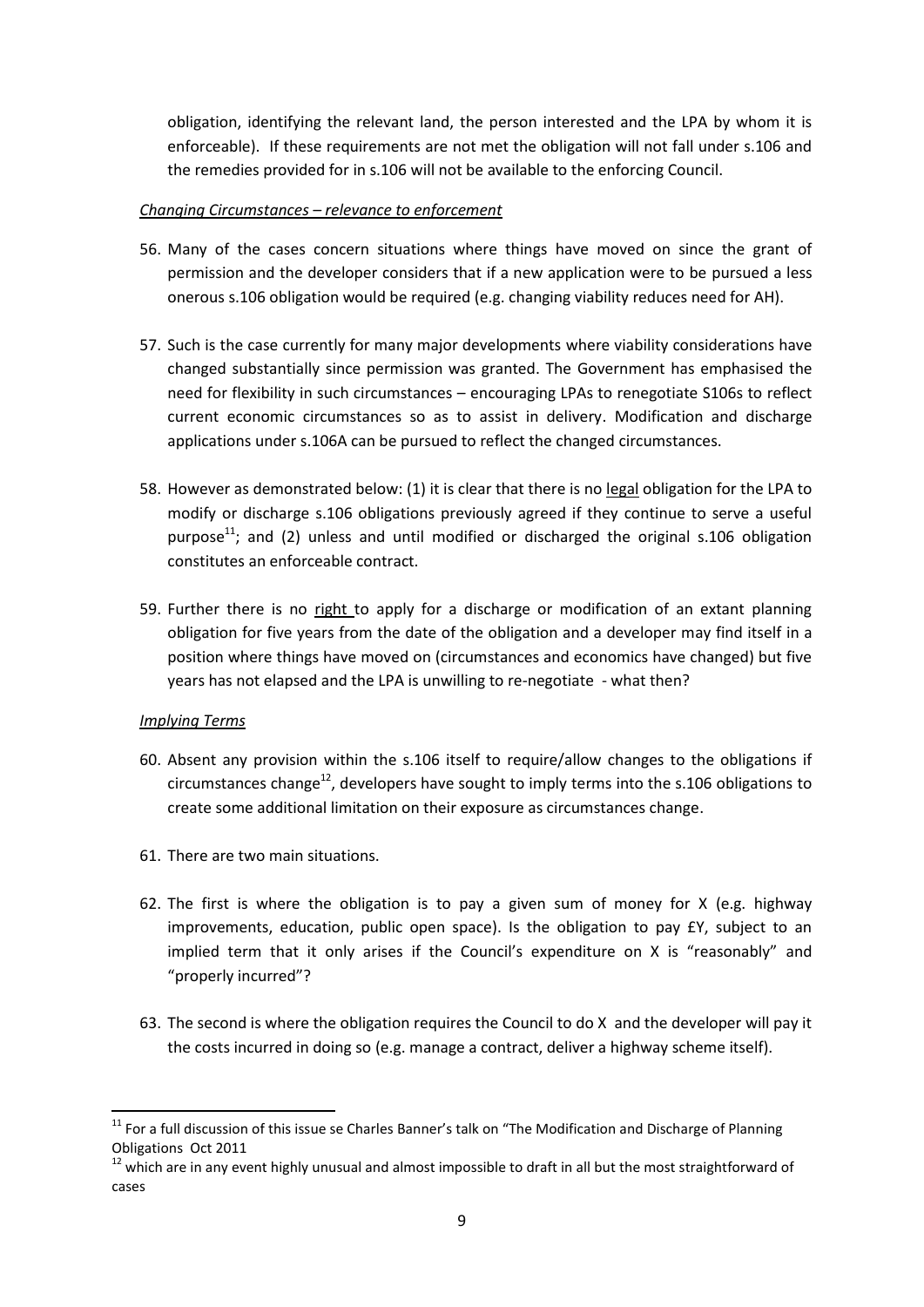- 64. In the first situation, the recent case law is clear. There is no implied term: *Hampshire County Council v. Beazer* [2010] EWHC 3095 QB. In that case the developer was under various obligations to pay fixed sums for given categories of expenditure at given triggers.
- 65. Part of the obligation was to fund part of the Fleet Inner Relief Road. The s.106 contemplated the possibility that the Council may decide not to build that road but to carry out alternative highway related schemes. In the event the Council pursued alternative schemes.
- 66. Subsequently, the developer sought repayment of the fixed sums on the basis that the expenditure incurred by the Council was unreasonable or not properly incurred in that, for example, the internal fees and administrative costs on the alternative schemes had been too high.
- 67. The Council said that as long as it had spent the contributions for the purposes specified in the s.106 agreement and had complied with its public law duties (acted rationally, acted bona fide etc..), there was no basis for repayment. There was no implied term to the effect that the sums actually spent were reasonably and properly spent and repayment could only be ordered if the Council's had been irrational in the *Wednesbury* sense in incurring the costs – a much higher standard than a "reasonably incurred" test.
- 68. The Court found for the Council. The Court will interfere with a local authority's exercise of its statutory discretion in expending monies only to the extent that it may have acted unreasonably (in a public law sense) or in bad faith or for an improper purpose. The public authority was bound only by its public law duties as to how to spend the fixed sums paid to it under a s.106.
- 69. The Lesson: if a developer wants to have control as to how its contributions are spent then mechanisms must be drafted into the agreement at the outset. It is highly unlikely that a council will be found to have acted unlawfully in a public law sense in choosing how to spend the contributions once paid.
- 70. In the second situation (as yet untested in the Courts) it is considered that terms will be implied. Take a situation where the s.106 agreement obliges the Council to procure and build a highway and for the developer to reimburse the costs incurred. That is a contract for services – the council providing services to the developer. It is considered likely that in such circumstances, either the common law or s.12(1) of the Supply of Goods and Services Act 1982 $^{13}$  will imply a term that the services be provided with reasonable care and skill. If they are not, then it is difficult to see why the developer should be liable to pay them. Thus if the Council does not deliver a reasonable standard of service then it may find itself unable to sue for the full costs actually incurred by it. This proposition remains to be tested.

 $13$  A local authority is specifically included in the definition of "in the course of a business": s.18.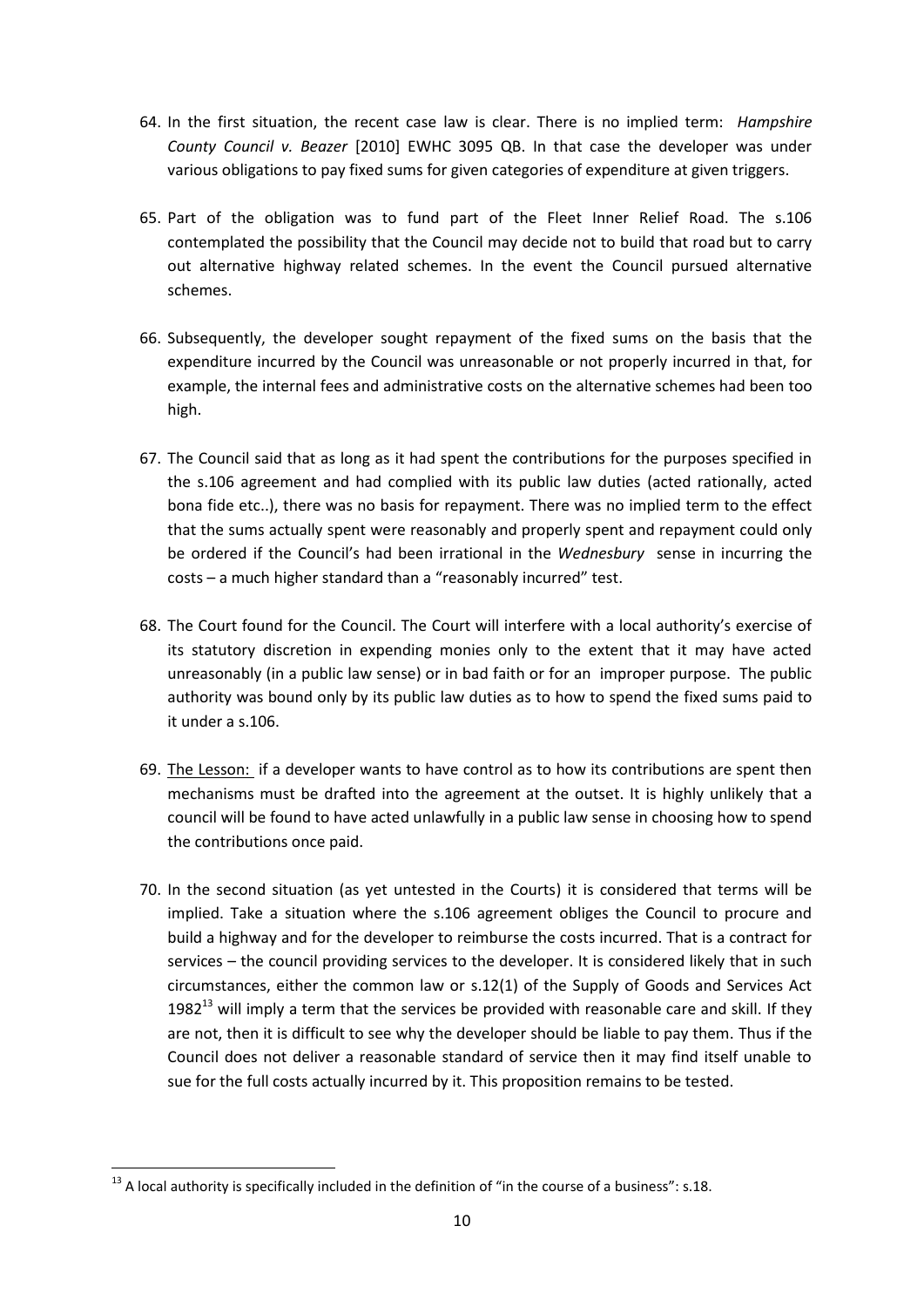- 71. The Lesson: councils will want to try to exclude the operation of the 1982 Act (as they are empowered to do under s.16). Whether this is likely to be acceptable to the developer is doubtful. Absent such exclusion, the Council will prefer to have a defined sum in the s.106 not tied to any particular standard of provision or to require the developer to procure the infrastructure itself.
- 72. Subject to any implication of terms, the only route for developers to prevent enforcement of the full terms of a s.106 obligation is through a public law challenge to the decision to enforce or a public law defence to the enforcement.

## *A Public Law Decision<sup>14</sup>*

- 73. In order for a public law challenge to be raised there must be a justiciable public law decision.
- 74. There are two possible public law decisions:
	- a. A decision within the five years not to accept an application to modify or discharge a s.106 obligation is a public law decision: *R (Batchelor) v. North Devon DC* [2003] EWHC 3006 Admin;
	- b. The decision to enforce may itself be a public law decision (*R (Renaissance) v. West Berkshire DC* [2011] EWHC 242 Admin).
- 75. In order to generate a public law decision, a developer wishing to re-negotiate s.106 obligations and/or to avoid enforcement under a s.106 (but who does not have the s.106A option) would be well advised to:
	- a. check all formalities;
	- b. check whether obligation has taken effect  $-$  if not a new permission with less onerous s.106 obligations can be sought;
	- c. set out a detailed critique in current circumstances of the existing obligation and submit to LPA with a request for a reasoned decision as to whether they will revise the s.106 voluntarily (even though not bound to under s.106A - because for example the 5 years has not expired; or the agreement still serves a useful purpose even if not the purpose for which it was entered into);
	- d. test the response from the LPA against normal public law principles;
	- e. LPAs should treat such applications for reasoned justification with caution.

## *Refusal to consider modification/discharge*

76. A refusal to consider discharge/modification when there is no statutory obligation to do so and when the obligation continues to serve a useful purpose<sup>15</sup> (even if very different from and a less useful purpose than that which subsisted at the time of the obligation) will be very difficult to challenge.

 $14$  For a more detailed consideration of these issues please see the seminar paper by Guy Williams  $-$  "Public Law challenges to Planning Obligations" Oct 2011 on which I have drawn in preparing this paper.

 $15$  Which case law shows is a very low test.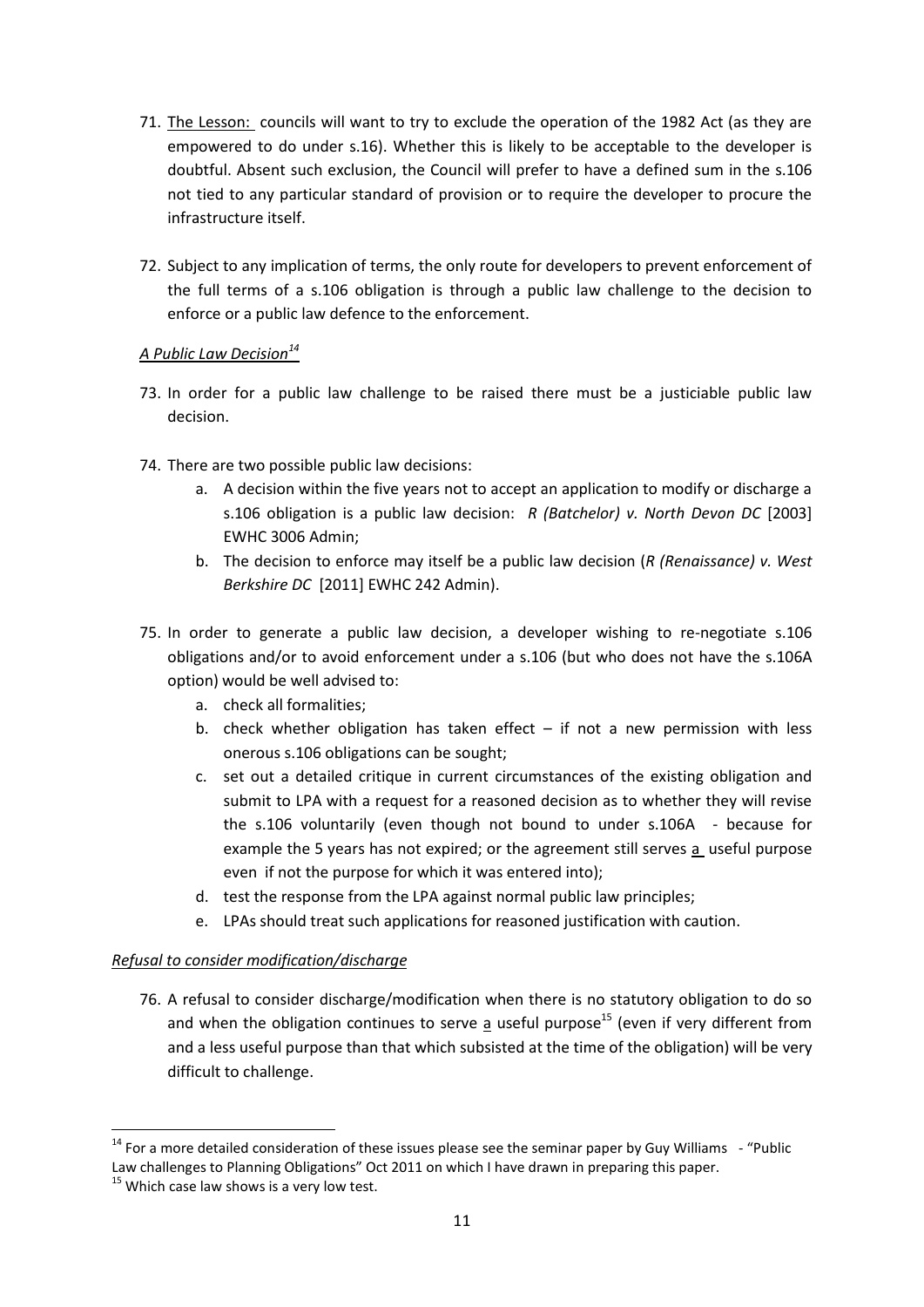- 77. The question is not whether the Court thinks that the Council should have considered modifying or discharging the obligation but whether the Council has acted irrationally in not agreeing to modify or discharge: *R (Batchelor) v. North Devon DC* [2003] EWHC 3006 Admin at [29].
- 78. *Batchelor* was an extreme case where that high hurdle was met it is the exception not the norm. Unless a developer can point to a straight forward public law error it is highly unlikely that the Court will intervene.
- 79. In that case there was a clear public law irrationality.
- 80. On an earlier related planning permission, a s.106 safeguarded some land as open space. That development could not be built out because of a misunderstanding as to the extent of highway land available and required for the development. The developer therefore applied for a new permission to build over some of the safeguarded open space. Permission was granted by the SoS on the basis that the loss of open space would not cause harm. The developer therefore applied to the LPA less than 5 years after the s.106 had been entered into to discharge that part of the s.106 obligation re: open space to allow the development to be built out. The Council refused on the express basis that the requirement for open space sitill served a useful purpose because it made a significant contribution to the character and appearance of the area. This conclusion was directly contrary to the SoS's conclusions. Sullivan J held that this conclusion was irrational. That same issue had been addressed by the SoS and the Council could not simply stick to its original view (note the close parallels with *Powergen*).
- 81. Lesson: challenges to refusals to modify/discharge will face formidable hurdles if the obligation continues to serve a useful purpose. As shown below, that is a very low threshold.

## *Continue to serve a useful purpose – does that purpose have to be connected to any particular effect of the development?*

- 82. A key question for the Council will be what useful purpose the contribution continues to serve. If the current purpose is not connected with a particular effect of the development in respect of which the S.106 was entered into, can the useful purpose test still be met? The answer is clearly yes: *R (Renaissance Habitat) v. West Berkshire DC* [2011] EWHC 242 Admin.
- 83. In that case, planning permission was granted for residential development and a s.106 was entered into to mitigate the impacts. The fixed sum contributions were calculated by reference to supplementary planning guidance ("SPG") in force at that time.
- 84. That SPG was subsequently heavily criticised in other cases and extensively rewritten. The result that the requirements for various contributions were significantly reduced from those in force at the time of the entering into the s.106 obligation. The developer refused to pay the sums due under the s.106 and the Council sued. The developer sought to rely on the changes to the SPG in a judicial review of the decision of the Council to sue for the outstanding contributions (an unusual and rather surprising approach). Its argument was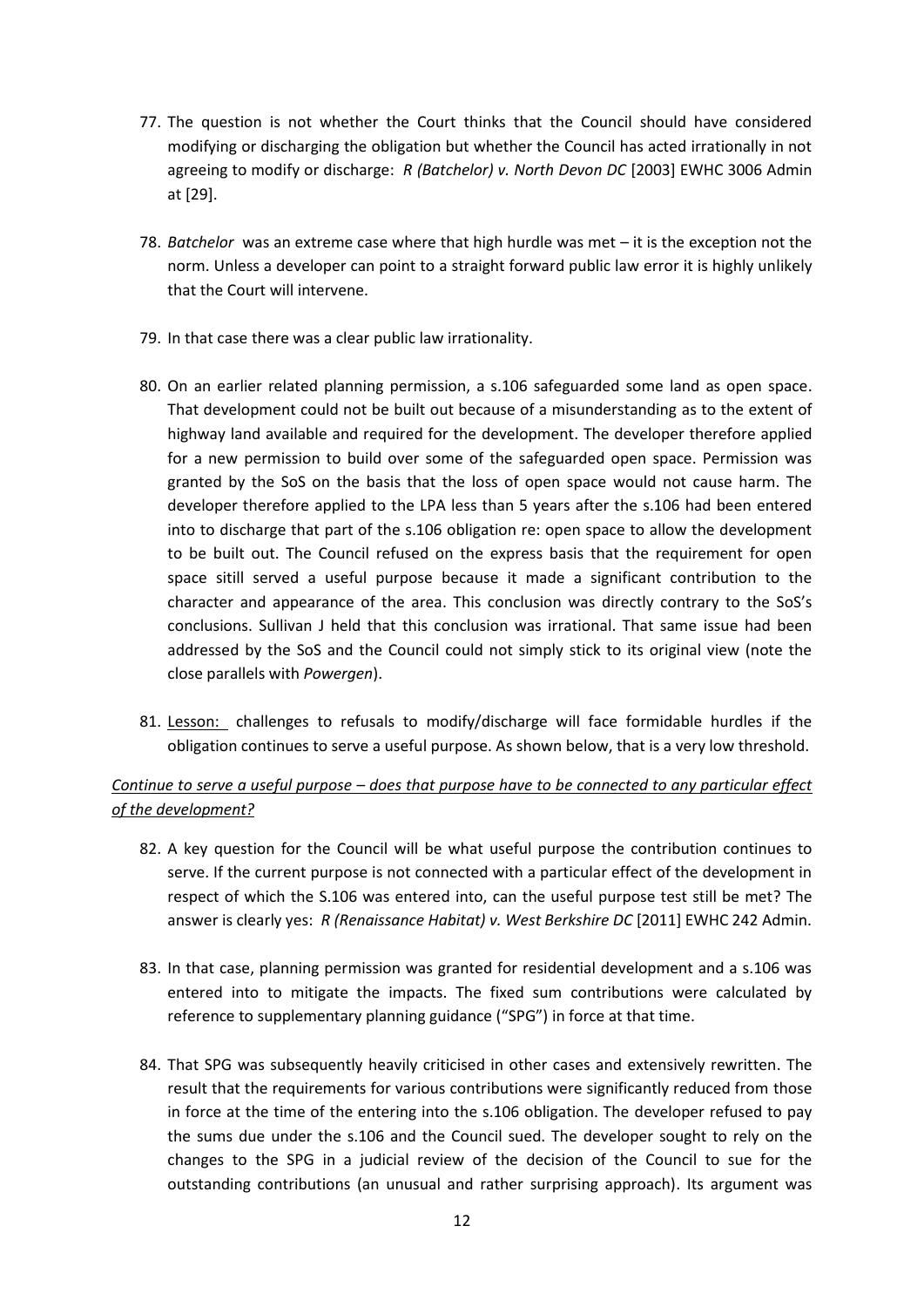(basically) that the Council could not lawfully demand the full amount given the subsequent changes in the SPG which showed what was the *current* extent of the "purpose".

- 85. The developer was given short shrift by Ouseley J. The Council was simply seeking to enforce an agreement which was lawful when made. The developer had not contested the merits of the obligations at the application stage. If the developer had considered the LPA's demand at application stage to be excessive or unlawful it could/should have refused to offer the requisite obligations and instead have appealed and challenged the SPG at that stage. It could not carry out the development pursuant to the permission and then complain of the s.106 which was intrinsic to the permission.
- 86. The wording of the s.106 was clear and the parties had not made provision for what would happen if the SPG or other circumstances changed. "It would be very strange indeed if enforcing the agreement was unlawful in those circumstances".
- 87. More importantly for present purposes, the lawfulness of enforcement *did not* depend on the lawfulness of the calculations or methodology in the SPG or in deciding the figures in the s.106. The final agreement simply contained the sum which was to be paid. The sums were lawfully demanded because the developer had agreed in a contractually binding document to pay them.
- 88. The fact that the SPG was subsequently changed because of errors in it did not make the agreed contributions unlawful.
- 89. As a matter of straightforward contractual law, the s.106 properly construed required contributions to be paid even if/when circumstances changed. Thus on the facts, even though the sums claimed were in respect of particular educational provision, and even though the circumstances re: education had changed significantly such that the development did not itself trigger any need for educational investment by reason of changed circumstances, that did not mean the education contribution was not payable. The Council was entitled to hold the developer to the agreement.
- 90. This case is a very strong re-affirmation of the contractual force of s.106 obligations and illustrative of the very limited way in which public law intrudes into this area. An obligation can still serve **a** useful purpose even if the purpose which originally motivated the obligation does not subsist and even if the link with the development has, by reason of changes in circumstances, ceased.
- 91. Lesson: any developer wanting to ensure that the sums are tied to specific projects and only in so far as the need for those projects continues to arise only from the development, needs to so provide in the s.106 itself. No terms will be implied to that effect and public law will offer no substantive protection either.

## *Decisions to enforce/ refusal to modify discharge – obligation to revisit planning merits?*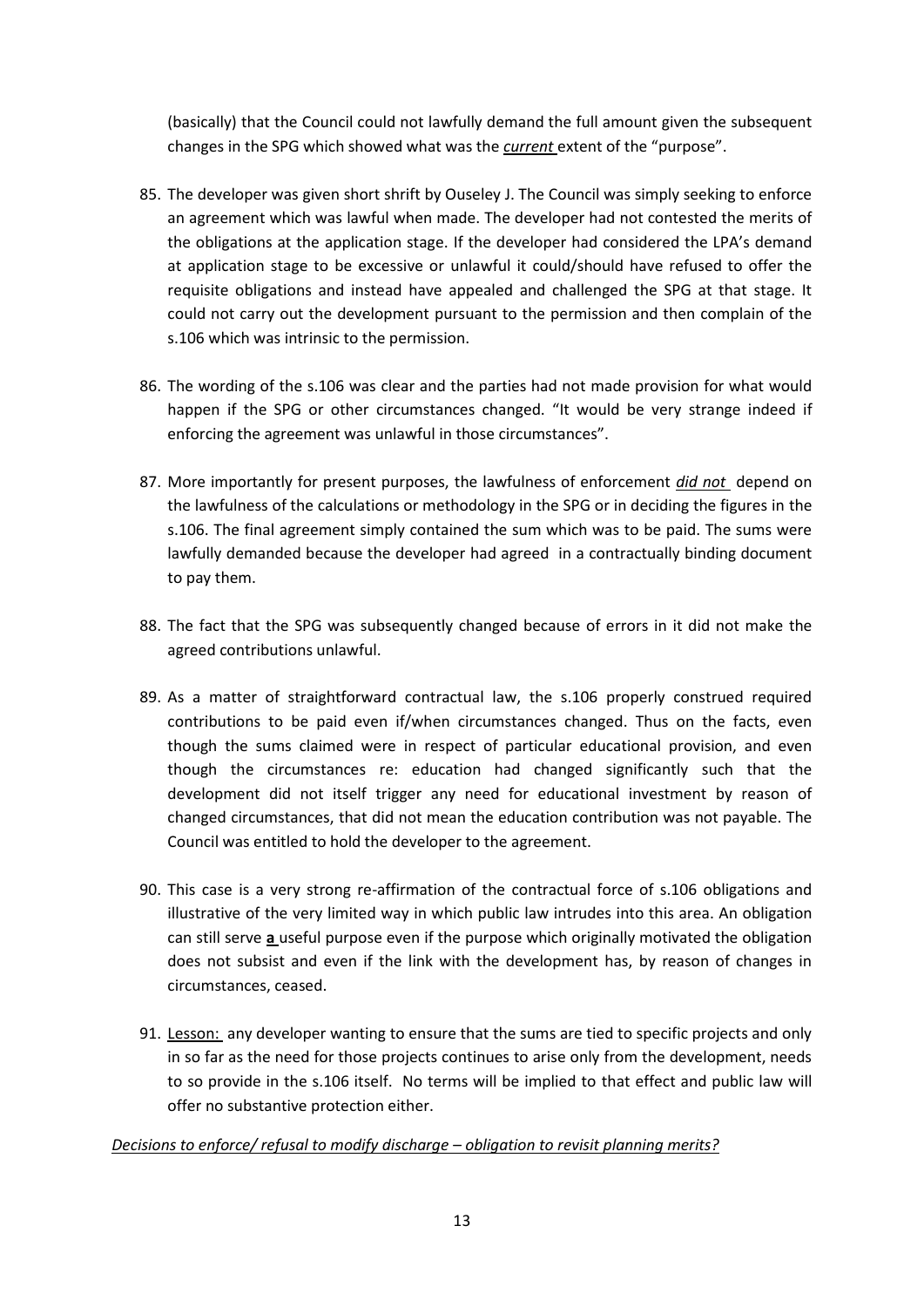- 92. Closely linked to the logic of *Renaissance* is the question as to whether there is an obligation on the Council to revisit the planning merits (or the policy tests in 05/05 or the development plan) in deciding whether to enforce or discharge a planning obligation.
- 93. The answer is that there is no such obligation: *R (MIllgate Development) v. Wokingham BC*  [2011] EWCA Civ 1062.
- 94. The essential facts are as follows. The Council refused permission on design grounds and lack of s.106 contributions. On appeal, the developer provided all the required s.106 obligations. Permission was granted by the SoS but the inspector noted that the Council had not satisfied the 05/05 tests and had not produced any evidence as to why the contributions were necessary. The result was that the contributions were unnecessary and the Inspector therefore accorded the s.106 limited weight. Naturally, the developer asked for the s.106 to be discharged. The Council refused. All the relevant departments had confirmed that the contributions remained "necessary".
- 95. The Court of Appeal held that the obligation became enforceable on its own terms on implementation of the planning permission. At that point it was a binding enforceable contract.
- 96. The Inspector's approach on lack of evidence of necessity did not demonstrate that the s.106 was unlawful. It clearly was not – all the statutory requirements were met. It was entered into for a legitimate purpose. The fact the Council had not demonstrated that it was necessary did not make it unlawful. There is nothing to prevent developers offering and councils accepting unnecessary s.106 obligations (although of course it would now be unlawful to rely on an unnecessary s.106 as a reason for granting permission (reg 122)).
- 97. The Council was entitled to enforce without analysis by them at the enforcement stage of the planning merits of the obligation. The decision to enforce was simply a decision to enforce a contractual undertaking. The enforceability of the undertaking could not now be challenged on the basis that when it was made there was insufficient nexus with the proposed development. The conclusion that the obligation still served a useful purpose was not irrational.
- 98. Further, there was no requirement to apply s.38)6) of the 2004 Act to the decision to enforce and there was not need to revisit development plan policies. Public law did not therefore impinge to any significant extent on the enforcement decision.

#### 99. Lesson:

a. Developers who offer s.106 to an inspector but want to protect against s.106 obligations being found by the inspector to be unnecessary should insert conditional clauses in the  $s.106$  obligations – "if and to the extent that the SoS considers such obligations to be necessary as expressed in his decision on the appeal, clause X will be operative upon implementation of the Permission".